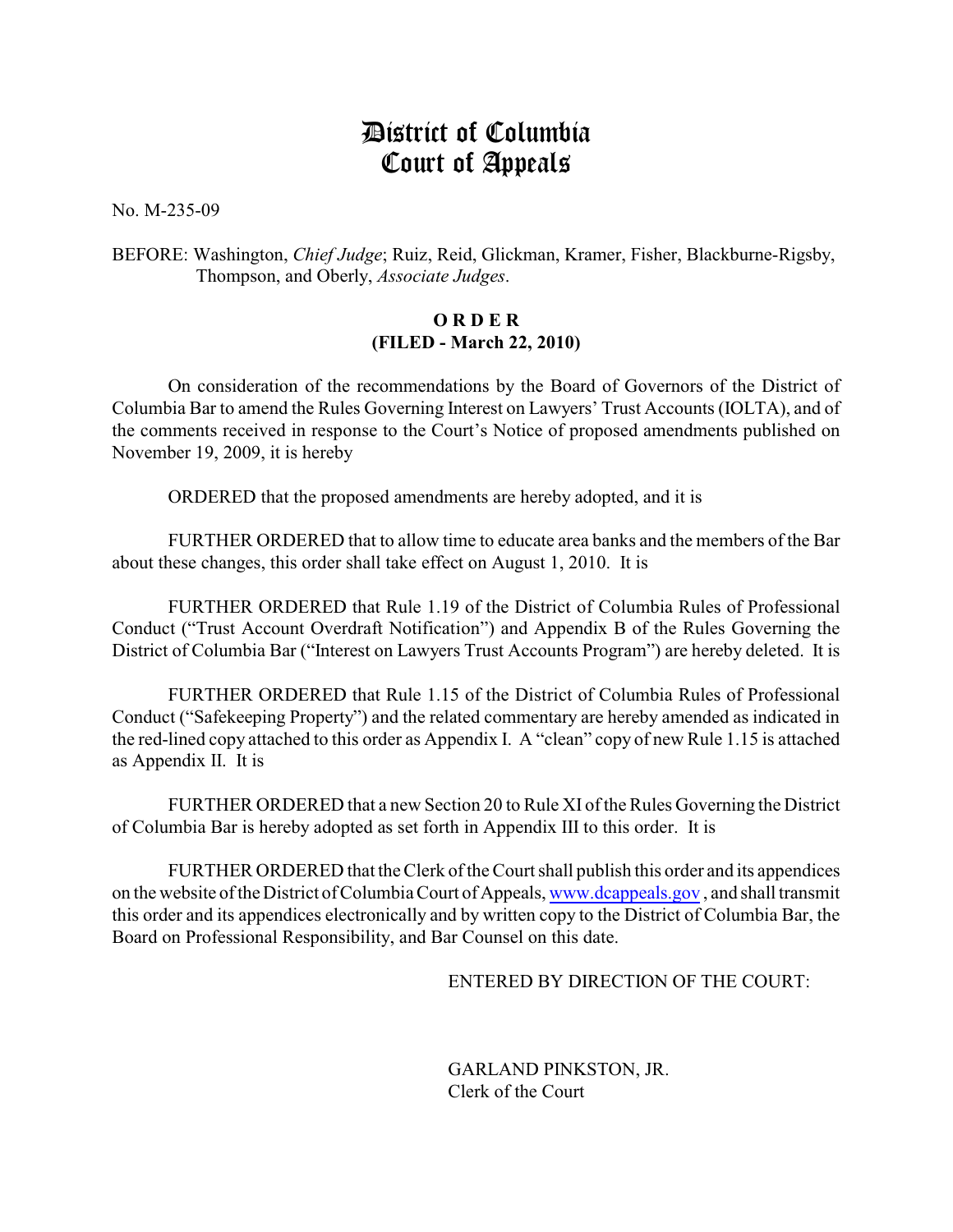#### **Appendix I**

**Redline Version of D.C. Rule of Professional Conduct 1.15 as Amended, Effective August 1, 2010.**

**Rule 1.15—Safekeeping Property** 

- **(a) A lawyer shall hold property of clients or third persons that is in the lawyer's possession in connection with a representation separate from the lawyer's own property. Funds of clients or third persons that are in the lawyer's possession (trust funds) shall be kept in one or more trust accounts maintained in accordance with paragraph (b). shall be kept in a separate account maintained in a financial institution which is authorized by federal, District of Columbia, or state law to do business in the jurisdiction where the account is maintained and which is a member of the Federal Deposit Insurance Corporation, or the Federal Savings and Loan Insurance Corporation, or successor agencies. Other property shall be identified as such and appropriately safeguarded.; provided, however, that funds need not be held in an account in a financial institution if such funds (1) are permitted to be held elsewhere or in a different manner by law or court order, or (2) are held by a lawyer under an escrow or similar agreement in connection with a commercial transaction. Complete records of such account funds and other property shall be kept by the lawyer and shall be preserved for a period of five years after termination of the representation.**
- **(b) All trust funds shall be deposited with an "approved depository" as that term is defined in Rule XI of the Rules Governing the District of Columbia Bar. Trust funds that are nominal in amount or expected to be held for a short period of time, and as such would not be expected to earn income for a client or third-party in excess of the costs incurred to secure such income, shall be held at an approved depository and in compliance with the District of Columbia's Interest on Lawyers Trust Account (DC IOLTA) program. The title on each DC IOLTA account shall include the name of the lawyer or law firm that controls the account, as well as "DC IOLTA Account" or "IOLTA Account." The title on all other trust accounts shall include the name of the lawyer or law firm that controls the account, as well as "Trust Account" or "Escrow Account." The requirements of this paragraph (b) shall not apply when a lawyer is otherwise compliant with the contrary mandates of a tribunal; or when the lawyer is participating in, and compliant with, the trust accounting rules and the IOLTA program of the jurisdiction in which the lawyer is licensed and principally practices.**
- **(c) (b) Upon receiving funds or other property in which a client or third person has an interest, a lawyer shall promptly notify the client or third person. Except as stated in this rule or otherwise permitted by law or by agreement with the client, a lawyer shall promptly deliver to the client or third person any funds or other property that the client or third person is entitled to receive and, upon request by the client or third person, shall promptly render a full accounting regarding such property, subject to Rule 1.6.**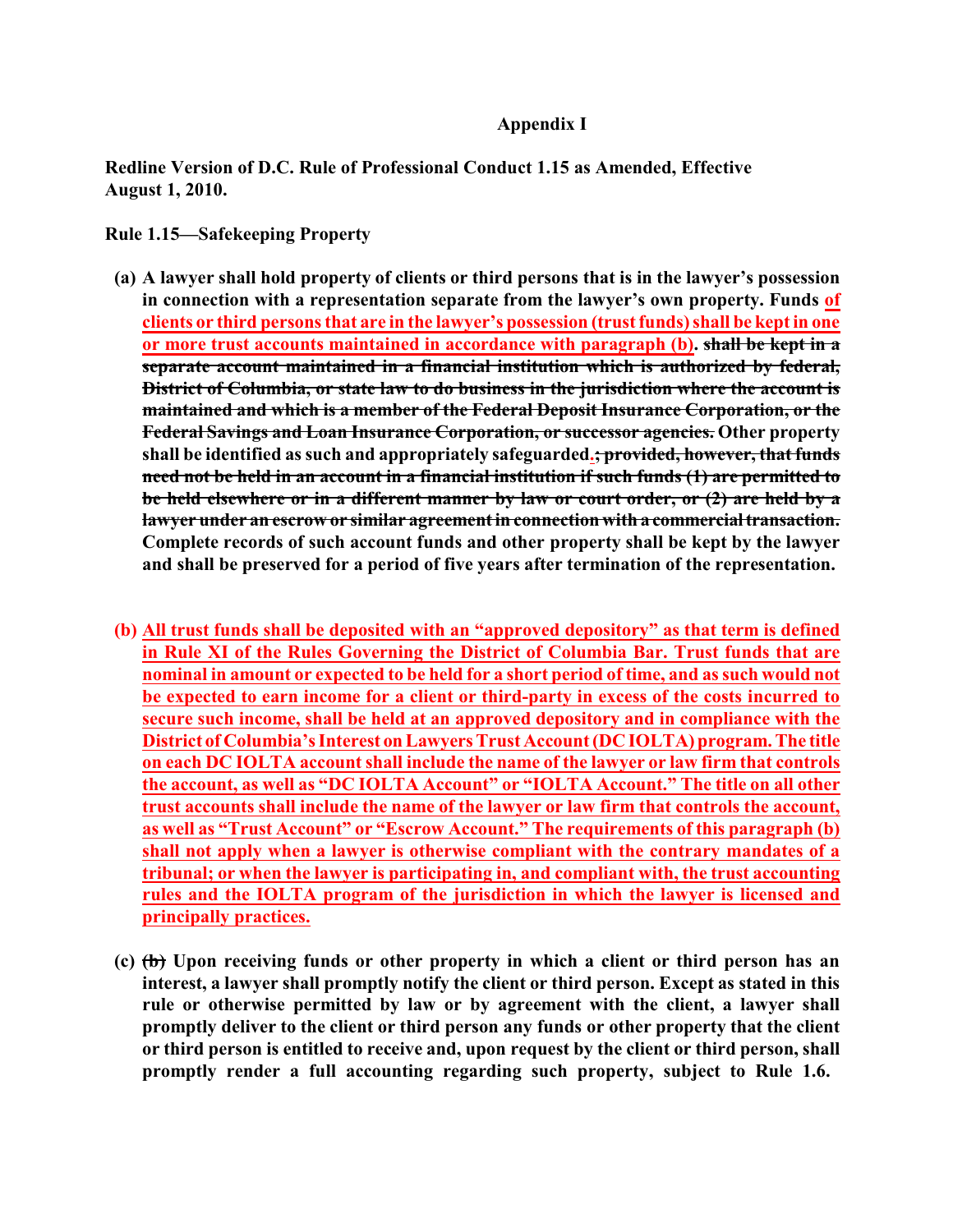- **(d) (c) When in the course of representation a lawyer is in possession of property in which interests are claimed by the lawyer and another person, or by two or more persons to each of whom the lawyer may have an obligation, the property shall be kept separate by the lawyer until there is an accounting and severance of interests in the property. If a dispute arises concerning the respective interests among persons claiming an interest in such property, the undisputed portion shall be distributed and the portion in dispute shall be kept separate by the lawyer until the dispute is resolved. Any funds in dispute shall be deposited in a separate account meeting the requirements of paragraph (a) and (b).**
- **(e) (d) Advances of unearned fees and unincurred costs shall be treated as property of the client pursuant to paragraph (a) until earned or incurred unless the client gives informed consent to a different arrangement. Regardless of whether such consent is provided, Rule 1.16(d) applies to require the return to the client of any unearned portion of advanced legal fees and unincurred costs at the termination of the lawyer's services in accordance with Rule 1.16(d).**

**(e) Nothing in this rule shall prohibit a lawyer or law firm from placing clients' funds which are nominal in amount or to be held for a short period of time in one or more interest-bearing accounts for the benefit of the charitable purposes of a court-approved "Interest on Lawyers Trust Account (IOLTA)" program. The IOLTA program rules are set forth in Appendix – to Rule X of the Court's Rules Governing the Bar of the District of Columbia, and are hereby incorporated into these rules.** 

**(f) Nothing in this rule shall prohibit a lawyer from placing a small amount of the lawyer's funds into a trust account for the sole purpose of defraying bank charges that may be made against that account.** 

## **Comment**

**[1] A lawyer should hold property of others with the care required of a professional fiduciary. Securities should be kept in a safe deposit box, except when some other form of safekeeping is warranted by special circumstances. All property that is the property of clients or third persons should be kept separate from the lawyer's business and personal property and, if monies, in one or more trust accounts maintained with financial institutions meeting the requirements of this rule. paragraph (a). Separate trust accounts may be warranted when administering estate monies or acting in similar fiduciary capacities. This rule, among other things, sets forth the longstanding prohibitions of the misappropriation of entrusted funds and the commingling of entrusted funds with the lawyer's property. This rule also requires that a lawyer safeguard "other property" of clients, which may include client files. For guidance concerning the disposition of closed client files,** *see* **D.C. Bar Legal Ethics Committee Opinion No. 283.** 

**[2] Paragraph (a) concerns trust funds arising from "a representation." The obligations of a lawyer under this rule are independent of those arising from activity other than rendering legal services. For example, a lawyer who serves as an escrow agent is governed by the**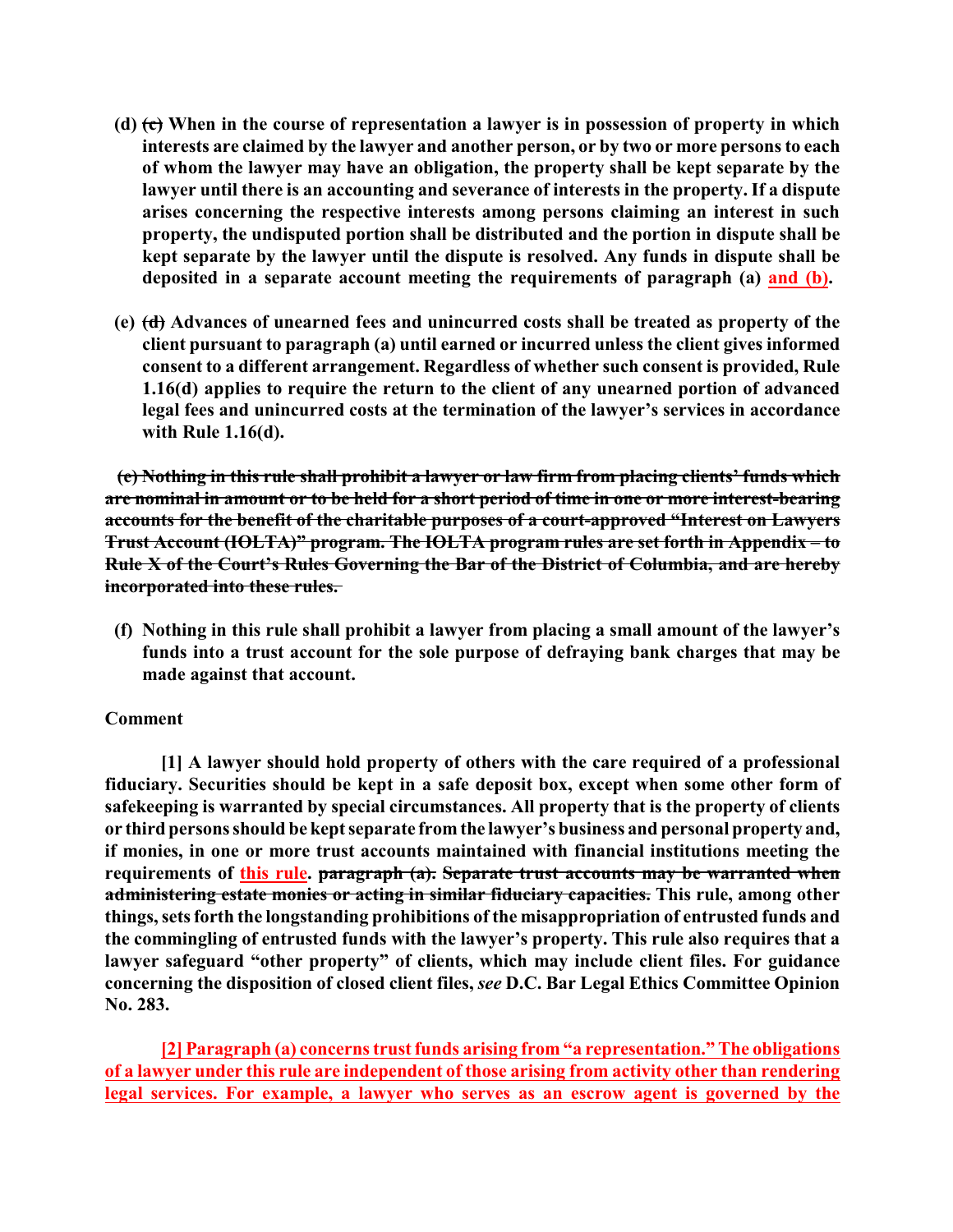**applicable law relating to fiduciaries even though the lawyer does not render legal services in the transaction. Separate trust accounts may be warranted when administering estate monies or acting in similar fiduciary capacities.**

 **[3] The District of Columbia Court of Appeals has promulgated specific rules allowing lawyers to place clients' funds that are nominal in amount, or that are to be held for a short period of time, into interest-bearing accounts for the benefit of the charitable purposes of a court-approved "Interest on Lawyers Trust Account (IOLTA)" program.** 

**[3] Paragraph (b) mandates where trust deposits shall be held and further mandates participation in the District of Columbia's IOLTA program. This paragraph is intended to reach every lawyer who is admitted inthisjurisdiction regardless of where the lawyer practices, unless a stated exception applies. Thus, a lawyer should follow the contrary mandates of a tribunal regarding deposits that are subject to that tribunal's oversight. Similarly, ifthe lawyer principally practices in a foreign jurisdiction in which the lawyer is also licensed, and the lawyer maintains trust accounts compliant with that foreign jurisdiction's trust accounting rules, the lawyer may deposit trust funds to an approved depository or to a banking institution acceptable to that foreign jurisdiction. Finally, a lawyer is not obligated to participate in the District of Columbia IOLTA program if the lawyer is participating in, and compliant with, the IOLTA program in the jurisdiction in which the lawyer is licensed and principally practices. IOLTA programs are known by different names or acronyms in some jurisdictions; this rule and its exceptions apply to all such programs, however named. This rule anticipates that a law firmwith lawyers admitted to practice in the District of Columbia may be obligated to maintain accounts compliant with the IOLTA rules of other jurisdictions where firm lawyers principally practice. A lawyer who is not participating in the IOLTA program of the jurisdiction in which the lawyer principally practices because the lawyer has exercised a right to opt out of, or not to opt into, the jurisdiction's IOLTA program, or because the jurisdiction does not have an IOLTA program, shall not thereby be excused from participating in the District of Columbia's IOLTA program. To the extent paragraph (b) does not resolve a multi-jurisdictional conflict, see Rule 8.5. Nothing in this rule is intended to limit the power of any tribunal to direct a lawyer in connection with a pending matter, including a lawyer who is admitted** *pro hac vice***, to hold trust funds as may be directed by that tribunal. For a list of approved depositories and additional information regarding DC IOLTA program compliance, see Rule XI, Section 20, of the Rules Governing the District of Columbia Bar, and the D.C. Bar Foundation's website [www.dcbarfoundation.org](http://www.dcbarfoundation.org).**

**[4] The exception to Rule 1.15(b) requires a lawyer to make a good faith determination of the jurisdiction in which the lawyer principally practices. The phrase "principally practices" refers to the conduct of an individual lawyer, not to the principal place of practice of his or her law firm (which might yield a different result for a lawyer with partners). For purposes of this rule, an individual lawyer principally practices in the jurisdiction where the lawyer is licensed and generates the clear majority of his or her income. If there is no such jurisdiction, then a lawyer should identify the physical location of the office where the lawyer devotes the largest portion of his or her time. In any event, the initial good faith determination of where the lawyer principally practices should be changed only if the lawyer's circumstances change significantly**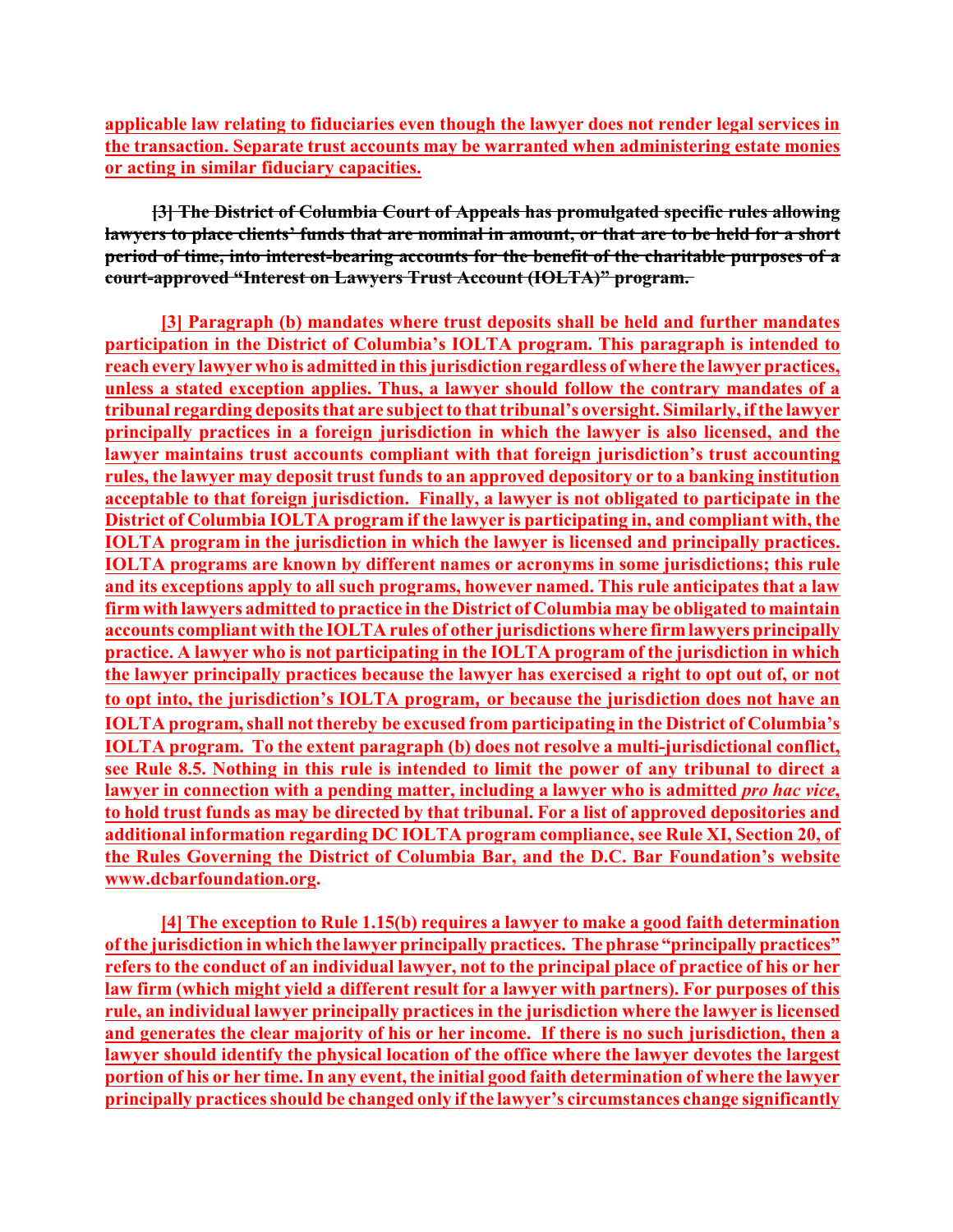**and the change is expected to continue indefinitely.** 

**[5] The determination, under paragraph (b), whether trust funds are not expected to earn income in excess of costs, rests in the sound judgment of the lawyer. The lawyer should review trust practices at reasonable intervals to determine whether circumstances require further action with respect to the funds of any client or third party. Because paragraph (b) is a lawyer-specific obligation, this rule anticipates that a law firm may be obligated to maintain accounts compliant with the IOLTA rules of other jurisdictions, to the extent the lawyers in that firm do not all principally practice in the District of Columbia.**

 **[4] [6] Paragraphs (c) and (d) recognize that Llawyers often receive funds from third parties from which the lawyer's fee will be paid. The lawyer is not required to remit to the client funds that the lawyer reasonably believes represent fees owed. However, a lawyer may not hold funds to coerce a client into accepting the lawyer's contention. The disputed portion of the fundsshould be kept in trust and the lawyer should suggest means for prompt resolution of the dispute, such as arbitration. The undisputed portion of the funds should be promptly distributed.**

**[5] [7] Third parties, such as a client's creditors, may have just claims against funds or other property in a lawyer's custody. A lawyer may have a duty under applicable law to protect such third-party claims against wrongful interference by the client, and accordingly may refuse to surrender the property to the client. However, a lawyer should not unilaterally assume to arbitrate a dispute between the client and the third party.** *See* **D.C. Bar Legal Ethics Committee Opinion 293.** 

**[2] [8] Paragraph (e) (d) of Rule 1.15 permits advances against unearned fees and unincurred costs to be treated as either the property of the client or the property of the lawyer, but absent informed consent by the client to a different arrangement, the rule's default position is that such advances be treated as the property of the client, subject to the restrictions provided in paragraph (a). In any case, at the termination of an engagement, advances against fees that have not been incurred must be returned to the client as provided in Rule 1.16(d). For the definition of "informed consent," see Rule 1.0(e).**

**[6] The obligations of a lawyer under this rule are independent of those arising from activity other than rendering legal services. For example, a lawyer who serves as an escrow agent is governed by the applicable law relating to fiduciaries even though the lawyer does not render legal services in the transaction.** 

**[7] A "clients' security fund" provides a means through the collective efforts of the Bar to reimburse persons who have lost money or property as a result of dishonest conduct of a lawyer. Where such a fund has been established, a lawyer should participate.** 

**[8] [9]With respect to property that constitutes evidence, such as the instruments or proceeds of crime,** *see* **Rule 3.4(a).**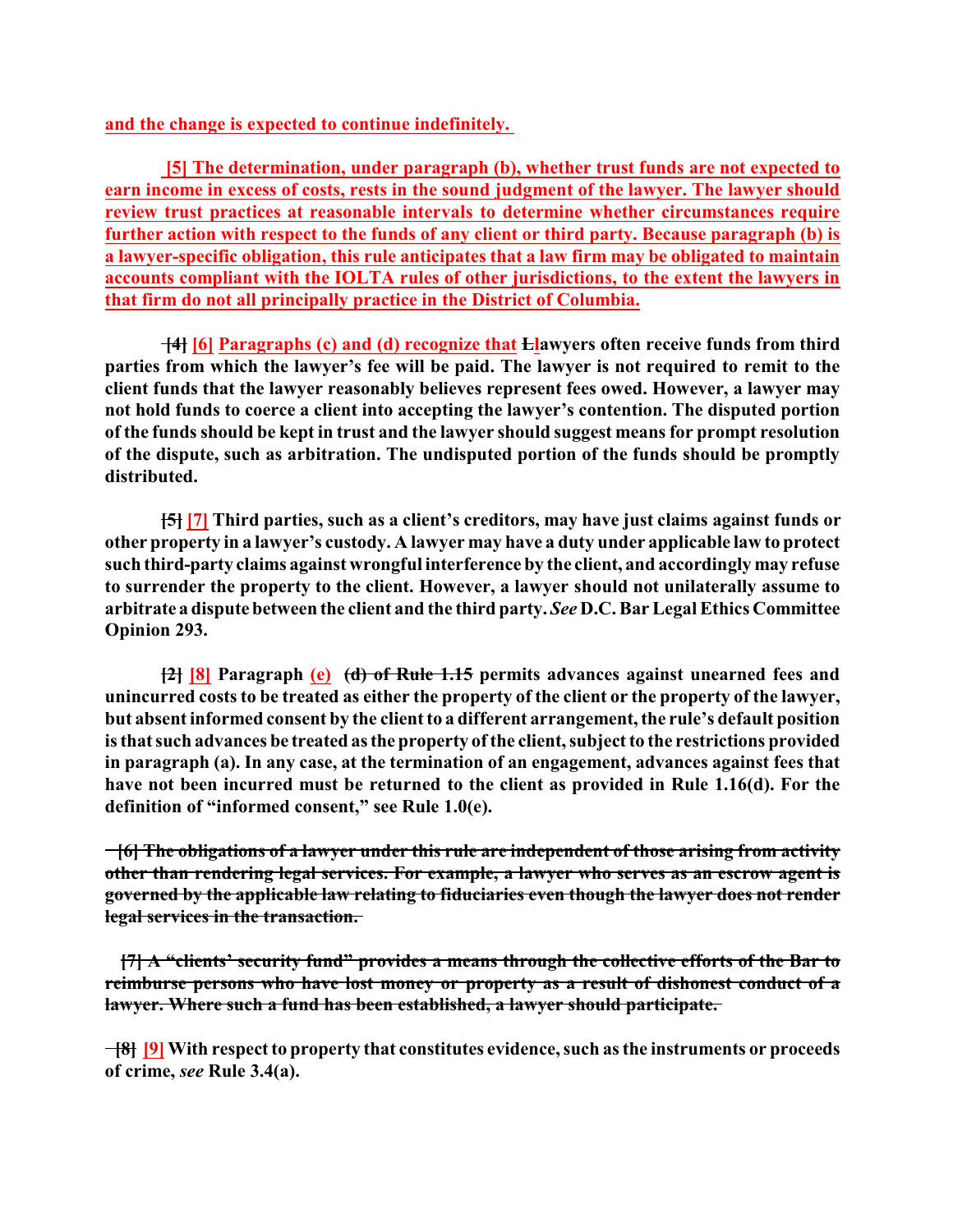## **Appendix II**

**Clean Version - D.C. Rule of Professional Conduct 1.15 as Amended, Effective August 1, 2010**

**Rule 1.15—Safekeeping Property** 

- **(a) A lawyer shall hold property of clients or third persons that is in the lawyer's possession in connection with a representation separate from the lawyer's own property. Funds of clients or third persons that are in the lawyer's possession (trust funds) shall be kept in one or more trust accounts maintained in accordance with paragraph (b). Complete records of such account funds and other property shall be kept by the lawyer and shall be preserved for a period of five years after termination of the representation.**
- **(b) All trust funds shall be deposited with an "approved depository" as that term is defined in Rule XI of the Rules Governing the District of Columbia Bar. Trust funds that are nominal in amount or expected to be held for a short period of time, and as such would not be expected to earn income for a client or third-party in excess of the costs incurred to secure such income, shall be held at an approved depository and in compliance with the District of Columbia's Interest on Lawyers Trust Account (DC IOLTA) program. The title on each DC IOLTA account shall include the name of the lawyer or law firm that controls the account, as well as "DC IOLTA Account" or "IOLTA Account." The title on all other trust accounts shall include the name of the lawyer or law firm that controls the account, as well as "Trust Account" or "Escrow Account." The requirements of this paragraph (b) shall not apply when a lawyer is otherwise compliant with the contrary mandates of a tribunal; or when the lawyer is participating in, and compliant with, the trust accounting rules and the IOLTA program of the jurisdiction in which the lawyer is licensed and principally practices.**
- **(c) Upon receiving funds or other property in which a client or third person has an interest, a lawyer shall promptly notify the client or third person. Except as stated in this rule or otherwise permitted by law or by agreement with the client, a lawyer shall promptly deliver to the client or third person any funds or other property that the client or third person is entitled to receive and, upon request by the client or third person, shall promptly render a full accounting regarding such property, subject to Rule 1.6.**
- **(d) When in the course of representation a lawyer is in possession of property in which interests are claimed by the lawyer and another person, or by two or more persons to each of whom the lawyer may have an obligation, the property shall be kept separate by the lawyer until there is an accounting and severance of interests in the property. If a dispute arises concerning the respective interests among persons claiming an interest in such property, the undisputed portion shall be distributed and the portion in dispute**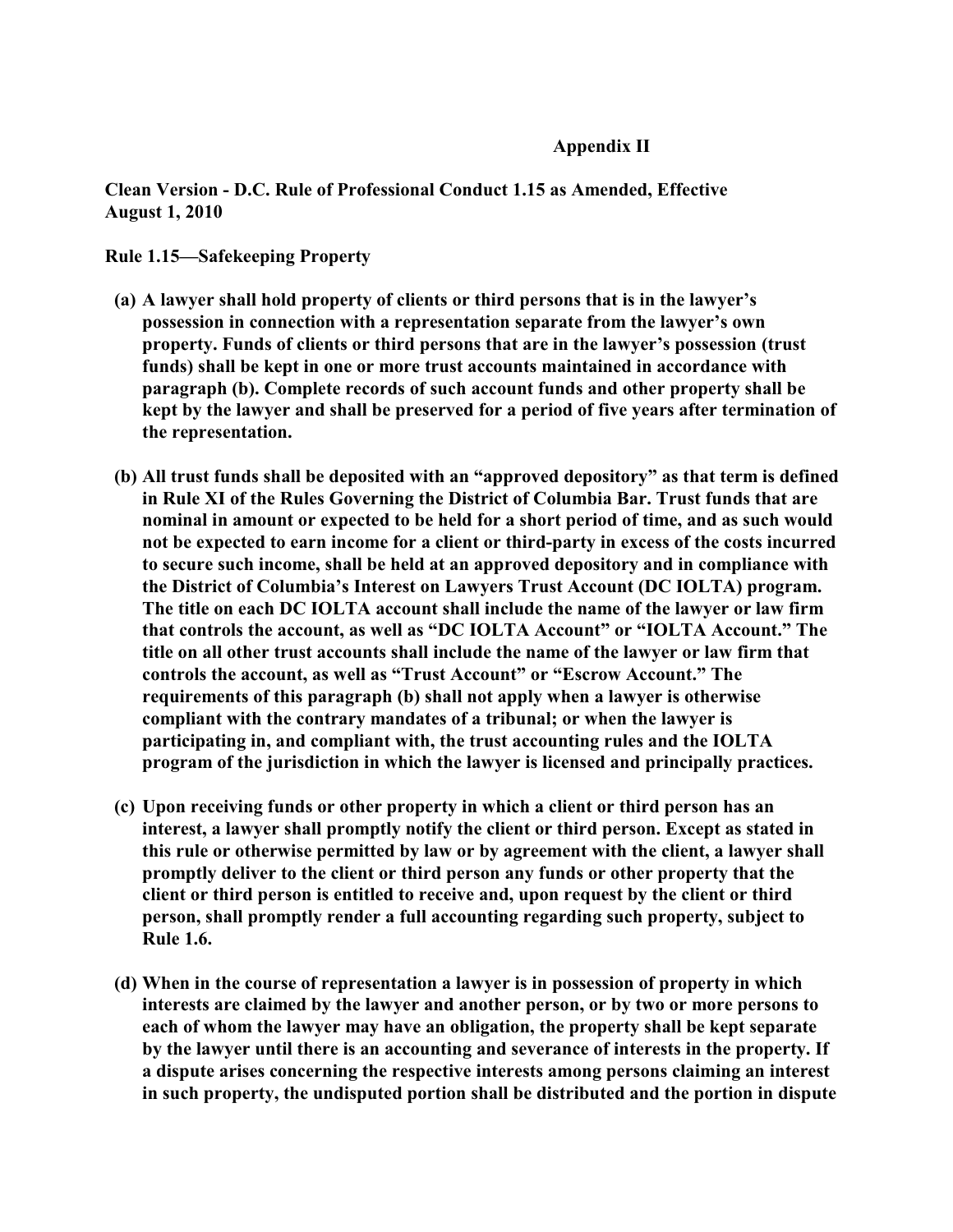**shall be kept separate by the lawyer until the dispute is resolved. Any funds in dispute shall be deposited in a separate account meeting the requirements of paragraph (a) and (b).** 

- **(e) Advances of unearned fees and unincurred costs shall be treated as property of the client pursuant to paragraph (a) until earned or incurred unless the client gives informed consent to a different arrangement. Regardless of whether such consent is provided, Rule 1.16(d) applies to require the return to the client of any unearned portion of advanced legal fees and unincurred costs at the termination of the lawyer's services in accordance with Rule 1.16(d).**
- **(f) Nothing in this rule shall prohibit a lawyer from placing a small amount of the lawyer's funds into a trust account for the sole purpose of defraying bank charges that may be made against that account.**

#### **Comment**

**[1] A lawyer should hold property of others with the care required of a professional fiduciary. Securities should be kept in a safe deposit box, except when some other form of safekeeping is warranted by special circumstances. All property that is the property of clients or third persons should be kept separate from the lawyer's business and personal property and, if monies, in one or more trust accounts maintained with financial institutions meeting the requirements of this rule. This rule, among other things, sets forth the longstanding prohibitions of the misappropriation of entrusted funds and the commingling of entrusted funds with the lawyer's property. This rule also requires that a lawyer safeguard "other property" of clients, which may include client files. For guidance concerning the disposition of closed client files,** *see* **D.C. Bar Legal Ethics Committee Opinion No. 283.** 

**[2] Paragraph (a) concerns trust funds arising from "a representation." The obligations of a lawyer under this rule are independent of those arising from activity other than rendering legal services. For example, a lawyer who serves as an escrow agent is governed by the applicable law relating to fiduciaries even though the lawyer does not render legal services in the transaction. Separate trust accounts may be warranted when administering estate monies or acting in similar fiduciary capacities.**

**[3] Paragraph (b) mandates where trust deposits shall be held and further mandates participation in the District of Columbia's IOLTA program. This paragraph is intended to reach every lawyer who is admitted in this jurisdiction regardless of where the lawyer practices, unless a stated exception applies. Thus, a lawyer should follow the contrary mandates of a tribunal regarding deposits that are subject to that tribunal's oversight. Similarly, if the lawyer principally practices in a foreign jurisdiction in which the lawyer is also licensed, and the lawyer maintains trust accounts compliant with that foreign jurisdiction's trust accounting rules, the lawyer may deposit trust funds to an approved depository or to a banking institution acceptable to that foreign jurisdiction. Finally, a**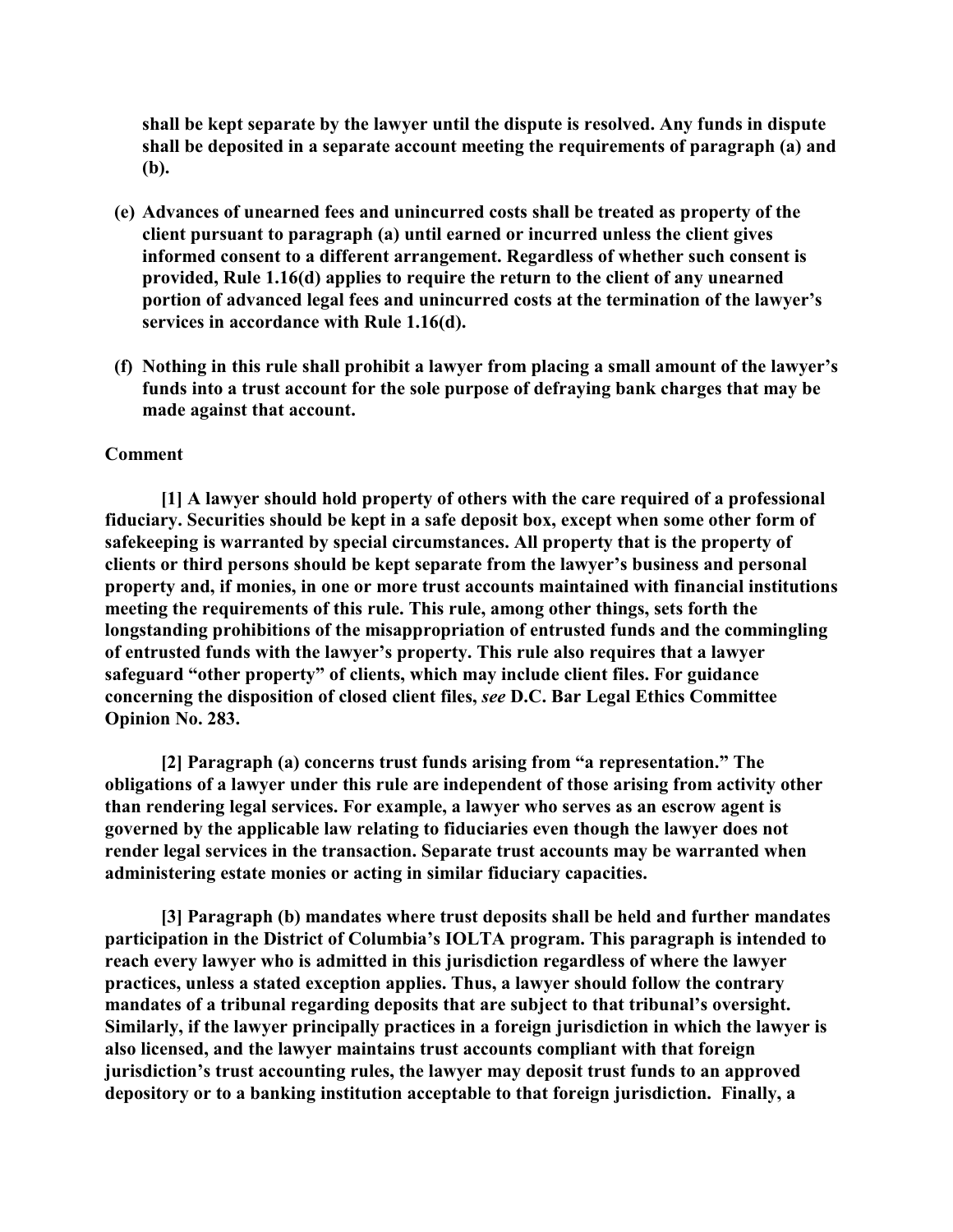**lawyer is not obligated to participate in the District of Columbia IOLTA program if the lawyer is participating in, and compliant with, the IOLTA program in the jurisdiction in which the lawyer is licensed and principally practices. IOLTA programs are known by different names or acronyms in some jurisdictions; this rule and its exceptions apply to all such programs, however named. This rule anticipates that a law firm with lawyers admitted to practice in the District of Columbia may be obligated to maintain accounts compliant with the IOLTA rules of other jurisdictions where firm lawyers principally practice. A lawyer who is not participating in the IOLTA program of the jurisdiction in which the lawyer principally practices because the lawyer has exercised a right to opt out of, or not to opt into, the jurisdiction's IOLTA program, or because the jurisdiction does not have an IOLTA program, shall not thereby be excused from participating in the District of Columbia's IOLTA program. To the extent paragraph (b) does not resolve a multijurisdictional conflict, see Rule 8.5. Nothing in this rule is intended to limit the power of any tribunal to direct a lawyer in connection with a pending matter, including a lawyer who is admitted** *pro hac vice***, to hold trust funds as may be directed by that tribunal. For a list of approved depositories and additional information regarding DC IOLTA program compliance, see Rule XI, Section 20, of the Rules Governing the District of Columbia Bar, and the D.C. Bar Foundation's website [www.dcbarfoundation.org](http://www.dcbarfoundation.org).**

**[4] The exception to Rule 1.15(b) requires a lawyer to make a good faith determination of the jurisdiction in which the lawyer principally practices. The phrase "principally practices" refers to the conduct of an individual lawyer, not to the principal place of practice of his or her law firm (which might yield a different result for a lawyer with partners). For purposes of this rule, an individual lawyer principally practices in the jurisdiction where the lawyer is licensed and generates the clear majority of his or her income. If there is no such jurisdiction, then a lawyer should identify the physical location of the office where the lawyer devotes the largest portion of his or her time. In any event, the initial good faith determination of where the lawyer principally practices should be changed only if the lawyer's circumstances change significantly and the change is expected to continue indefinitely.** 

**[5] The determination, under paragraph (b), whether trust funds are not expected to earn income in excess of costs, rests in the sound judgment of the lawyer. The lawyer should review trust practices at reasonable intervals to determine whether circumstances require further action with respect to the funds of any client or third party. Because paragraph (b) is a lawyer-specific obligation, this rule anticipates that a law firm may be obligated to maintain accounts compliant with the IOLTA rules of other jurisdictions, to the extent the lawyers in that firm do not all principally practice in the District of Columbia.**

 **[6] Paragraphs (c) and (d) recognize that lawyers often receive funds from third parties from which the lawyer's fee will be paid. The lawyer is not required to remit to the client funds that the lawyer reasonably believes represent fees owed. However, a lawyer may not hold funds to coerce a client into accepting the lawyer's contention. The disputed portion of the funds should be kept in trust and the lawyer should suggest means for prompt resolution of the dispute, such as arbitration. The undisputed portion of the funds**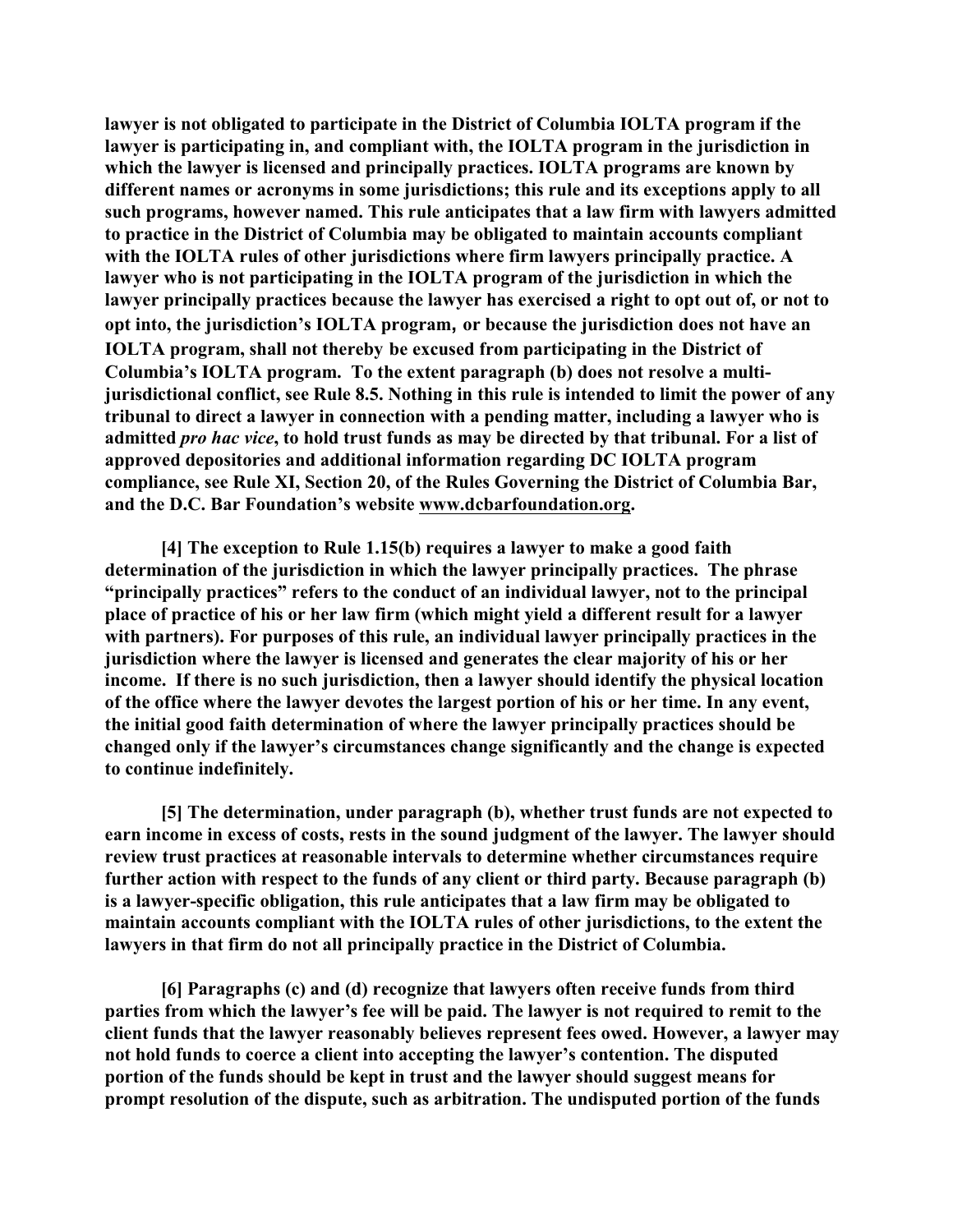**should be promptly distributed.**

 **[7] Third parties, such as a client's creditors, may have just claims against funds or other property in a lawyer's custody. A lawyer may have a duty under applicable law to protect such third-party claims against wrongful interference by the client, and accordingly may refuse to surrender the property to the client. However, a lawyer should not unilaterally assume to arbitrate a dispute between the client and the third party.** *See* **D.C. Bar Legal Ethics Committee Opinion 293.** 

**[8] Paragraph (e) permits advances against unearned fees and unincurred costs to be treated as either the property of the client or the property of the lawyer, but absent informed consent by the client to a different arrangement, the rule's default position is that such advances be treated as the property of the client, subject to the restrictions provided in paragraph (a). In any case, at the termination of an engagement, advances against fees that have not been incurred must be returned to the client as provided in Rule 1.16(d). For the definition of "informed consent," see Rule 1.0(e).**

 **[9] With respect to property that constitutes evidence, such as the instruments or proceeds of crime,** *see* **Rule 3.4(a).**

## **Appendix III**

**Amended D.C. Bar Rule XI, § 20 (New), Effective August 1, 2010** 

# **Section 20***.* **Approved Depositories for Lawyers' Trust Accounts and District of Columbia Interest on Lawyers Trust Accounts Program.**

**(a) To be listed as an approved depository for lawyers' trust accounts, a financial institution shall file an undertaking with the Board on Professional Responsibility (BPR), on a form to be provided by the board's office, agreeing (1) promptly to report to the Office of Bar Counsel each instance in which an instrument that would properly be payable if sufficient funds were available has been presented against a lawyer's or law firm's specially designated account at such institution at a time when such account contained insufficient funds to pay such instrument, whether or not the instrument was honored and irrespective of any overdraft privileges that may attach to such account; and (2) for financial institutions that elect to offer and maintain District of Columbia IOLTA (DC IOLTA) accounts, to fulfill the requirements of subsections (f) and (g) below. In addition to undertaking to make the above-specified reports and, for financial institutions that elect to offer and maintain DC IOLTA accounts, to fulfill the requirements of subsections (f) and (g) below, approved depositories, wherever they are located, shall also undertake to respond promptly and fully to subpoenas from the Office of Bar Counsel that seek a lawyer's or law firm's specially designated account records, notwithstanding any objections that might be raised based upon the territorial**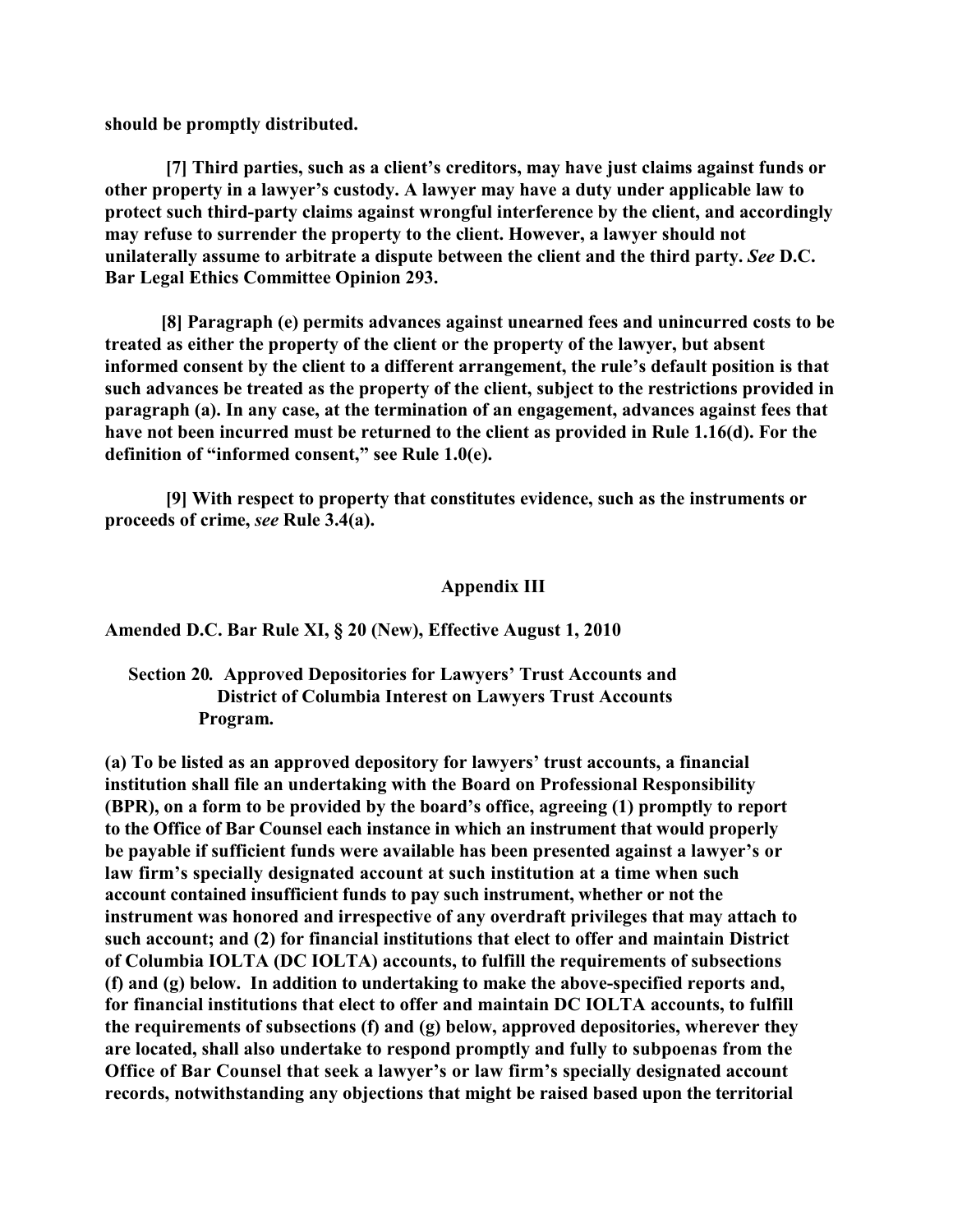**limits on the effectiveness of such subpoenas or upon the jurisdiction of the District of Columbia Court of Appeals to enforce them.** 

**Such undertakings shall apply to all branches of the financial institution and shall not be canceled by the institution except upon thirty (30) days written notice to the Office of Bar Counsel. The failure of an approved depository to comply with any of its undertakings hereunder shall be grounds for immediate removal of such institution from the list of BPR- approved depositories.**

**(b) Reports to Bar Counsel by approved depositories pursuant to paragraph (a) above shall contain the following information:**

 **(1) In the case of a dishonored instrument, the report shall be identical to the overdraft notice customarily forwarded to the institution's other regular account holders.**

 **(2) In the case of an instrument that was presented against insufficient funds but was honored, the report shall identify the depository, the lawyer or law firm maintaining the account, the account number, the date of presentation for payment and the payment date of the instrument, as well as the amount of overdraft created thereby.**

**The report to the Office of Bar Counsel shall be made simultaneously with, and within the time period, if any, provided by law for notice of dishonor. If an instrument presented against insufficient funds was honored, the institution's report shall be mailed to Bar Counsel within five (5) business days of payment of the instrument.**

**(c) The establishment of a specially designated account at an approved depository shall be conclusively deemed to be consent by the lawyer or law firm maintaining such account to that institution's furnishing to the Office of Bar Counsel all reports and information required hereunder. No approved depository shall incur any liability by virtue of its compliance with the requirements of this rule, except as might otherwise arise from bad faith, intentional misconduct, or any other acts by the approved depository or its employees which, unrelated to this rule, would create liability.**

**(d) The designation of a financial institution as an approved depository pursuant to this rule shall not be deemed to be a warranty, representation, or guaranty by the District of Columbia Court of Appeals, the District of Columbia Bar, the District of Columbia Board on Professional Responsibility, the Office of Bar Counsel, or the District of Columbia Bar Foundation as to the financial soundness, business practices, or other attributes of such institution. Approval of an institution under this rule means only that the institution has undertaken to meet the reporting and other requirements enumerated in paragraph (a) and (b) above.**

**(e) Nothing in this rule shall preclude a financial institution from charging a lawyer or law firm for the reasonable cost of producing the reports and records required by this rule.**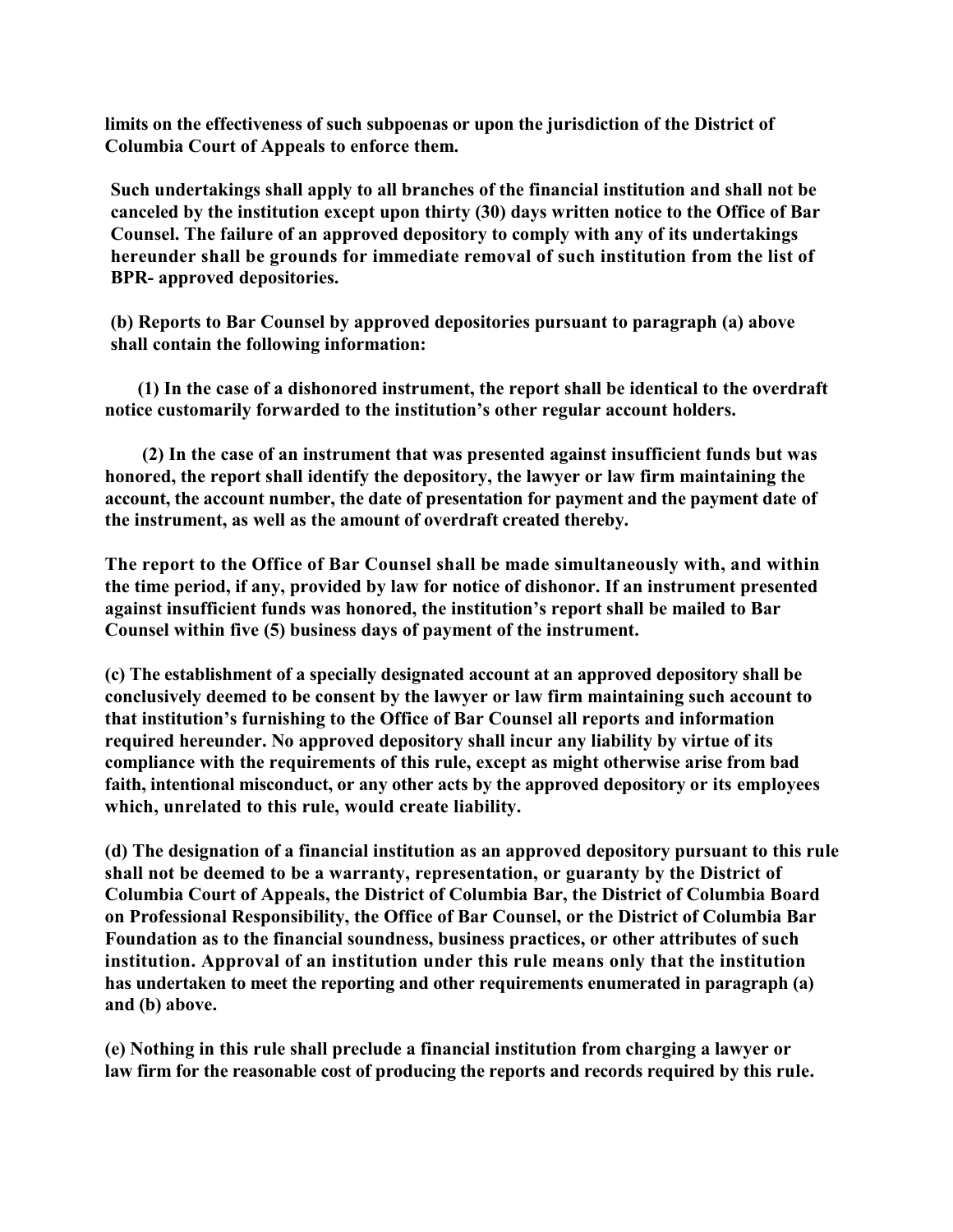**(f) Participation by financial institutions in the DC IOLTA program is voluntary. A financial institution that elects to offer and maintain DC IOLTA accounts shall fulfill the following requirements:**

**(1) The institution shall pay no less on its DC IOLTA accounts than the interest rate or dividend rate in (A) or (B):**

**(A) The highest interest rate or dividend rate generally available from the institution to its non-IOLTA customers when the DC IOLTA account meets or exceeds the same minimum balance or other eligibility qualifications on its non-IOLTA accounts, if any. In determining the highest interest rate or dividend rate generally available from the institution to its non-IOLTA customers, an institution may consider in addition to the balance in the DC IOLTA account, factors customarily considered by the institution when setting interest rates or dividend rates for its non-IOLTA customers, provided that such factors do not discriminate between DC IOLTA accounts and non-IOLTA accounts and that these factors do not include the fact that the account is a DC IOLTA account.**

**(i) An institution may offer, and the lawyer or law firm may request, an account that provides a mechanism for the overnight investment of balances in the DC IOLTA account in an interest- or dividend-bearing account that is a daily (overnight) financial institution repurchase agreement or an open-end money-market fund.**

**(ii) An institution may choose to pay the higher interest rate or dividend rate on a DC IOLTA account in lieu of establishing it as a higher rate product.**

**(B) A "benchmark" rate set periodically by the Foundation that reflects the Foundation's estimate of an overall comparability rate for accounts in the DC IOLTA program and that is net of allowable reasonable fees. When applicable, the Foundation will express the benchmark rate in relation to the Federal Funds Target Rate.**

**(2) Nothing in this Rule shall preclude a financial institution from paying a higher interest rate or dividend on a DC IOLTA account than described in subparagraph (f)(1) above.**

**(3) Allowable reasonable fees are the only fees and service charges that may be deducted by a financial institution from interest or dividends earned on a DC IOLTA account. Allowable reasonable fees may be deducted from interest or dividends on a DC IOLTA account only at the rates and in accordance with the customary practices of the financial institution for non-IOLTA customers. No fees or service charges other than allowable reasonable fees may be assessed against the accrued interest or dividends on a DC IOLTA account. Any fees and service charges other than allowable reasonable fees**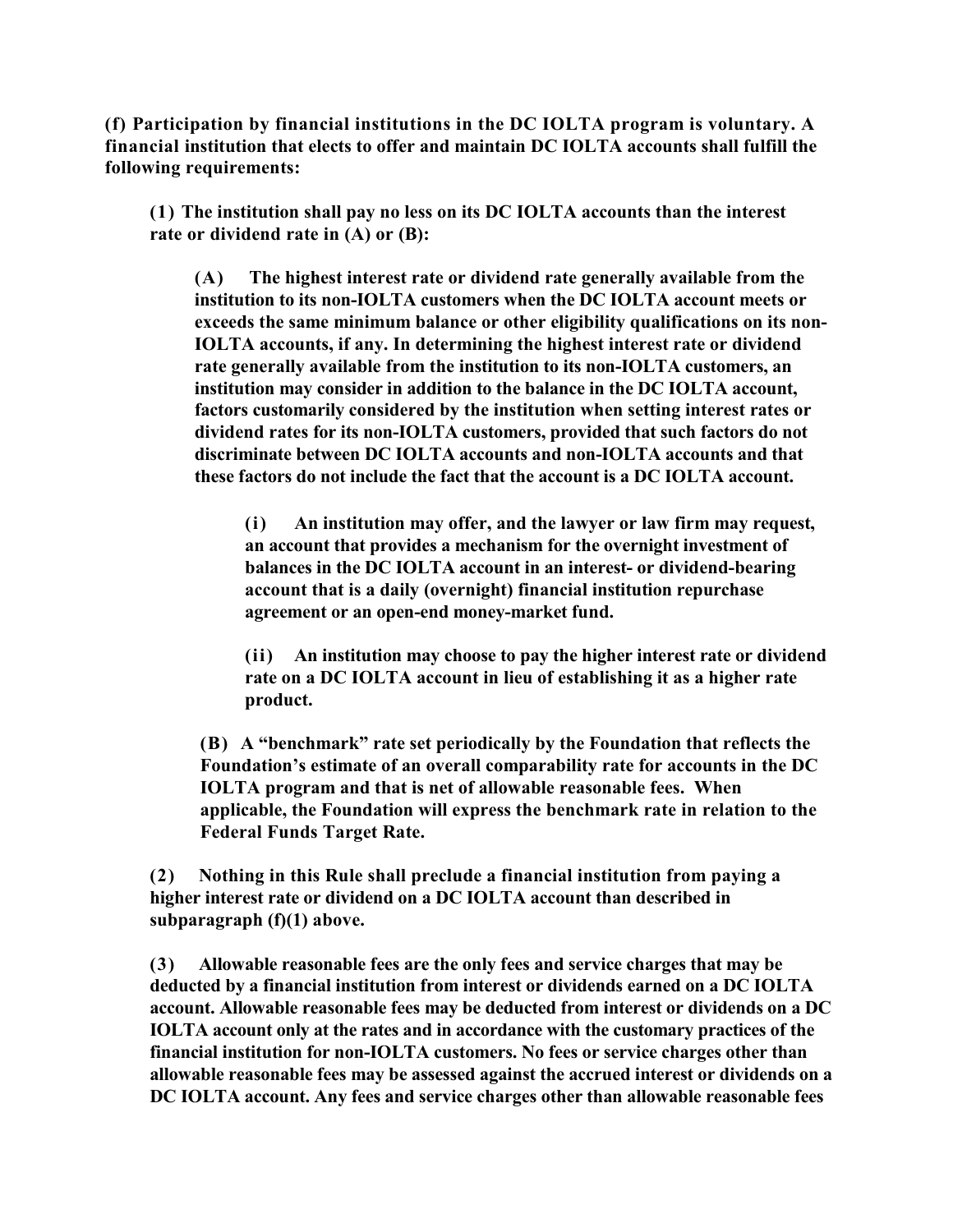**shall be the sole responsibility of, and may only be charged to, the lawyer or law firm maintaining the DC IOLTA account. Allowable reasonable fees in excess of the interest or dividends earned on one DC IOLTA account for any period shall not be taken from interest or dividends earned on any other DC IOLTA account or accounts or from the principal of any DC IOLTA account. Nothing in this rule shall preclude a financial institution from electing to waive any fees and service charges on a DC IOLTA account.**

**(g) On forms approved by the Foundation, a financial institution that maintains DC IOLTA accounts shall:**

**Remit all interest or dividends, net of allowable reasonable fees, if any, on the**

**(1)**

**average monthly balance in each DC IOLTA account, or as otherwise computed in accordance with the institution's standard accounting practice, at least quarterly, to the Foundation. The institution may remit the interest or dividends on all of its DC IOLTA accounts in a lump sum; however, the institution shall provide, for each individual DC IOLTA account, to the Foundation the information described in subparagraph (g)(2), and to the lawyer or law firm the information in subparagraph (g)(3).**

**(2) Transmit with each remittance to the Foundation a report showing the following information for each DC IOLTA account: the name of the lawyer or law firm in whose name the account is registered, the amount of interest or dividends earned, the rate and type of interest or dividend applied, the amount of any allowable reasonable fees assessed during the remittance period, the net amount of interest or dividends remitted for the period, the average account balance for the remittance period, and such other information as is reasonably required by the Foundation.**

**(3) Transmit to the lawyer or law firm in whose name the account is registered a periodic account statement in accordance with normal procedures for reporting to depositors.**

**(h) The Foundation shall maintain records of each remittance and statement received from a financial institution for a period of at least three years and shall, upon request, promptly make available to a lawyer or law firm the records or statements pertaining to that lawyer's or law firm's DC IOLTA accounts.**

**(i) All interest and dividends transmitted to the Foundation shall, after deduction for the necessary and reasonable administrative expenses of the Foundation for operation of the DC IOLTA program, be distributed by the Foundation for the following purposes: (1) at least eighty-five percent for the support of legal assistance programs providing legal and related assistance to poor persons in the District of Columbia who would otherwise be unable to obtain legal assistance; and (2) up to fifteen percent for those programs to improve the administration of justice in the District of Columbia as are specifically approved from time to time by this court.**